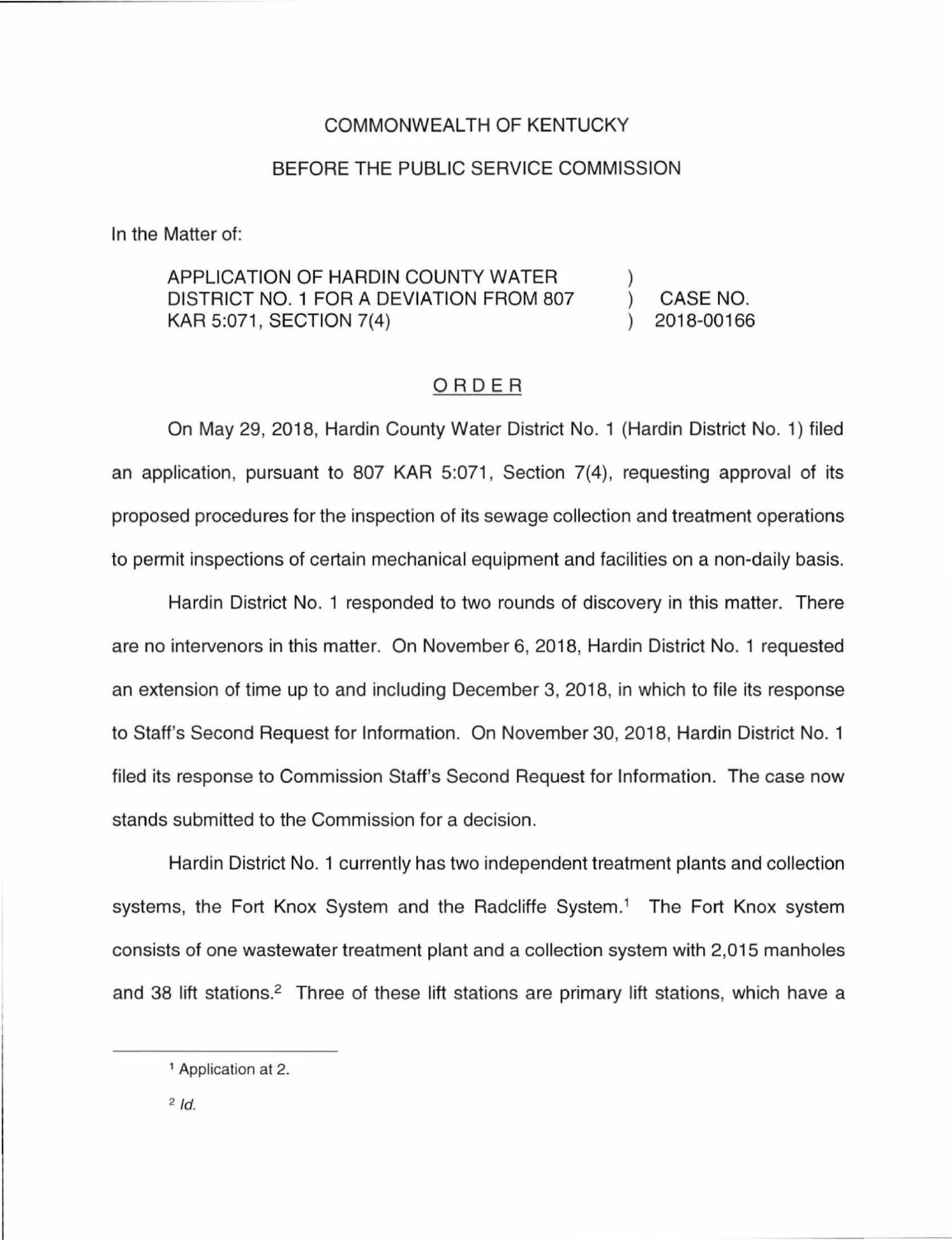single pump capacity greater than or equal to 500 gpm and are inspected daily. The remainder of the lift stations are secondary with a single pump capacity of less than 500 gpm and are checked weekly. $3$  Of the 38 lift stations in the Fort Knox System, 13, including the 3 primary lift stations are equipped with Supervisory Control and Data Acquisition (SCAD), which allows the plant operator to monitor the systems continuously. 4

The Radcliffe System consists of 1 wastewater treatment plant, 2,952 manholes, and 49 lift stations.<sup>5</sup> Six of these lift stations are primary lift stations, which are inspected daily. The remainder of the lift stations are secondary, which are currently inspected weekly.<sup>6</sup> Of the 49 lift stations, 14, including the primary lift stations, are equipped with SCADA.7 The Radcliffe system has also obtained a fully funded grant to update SCADA on the currently equipped stations and add a further 20 stations for a total of 34 SCADA equipped stations.<sup>8</sup>

Hardin District No. 1 does not deny that the lift stations are mechanical equipment under 807 KAR 5:071, Section 7(4), which provides in part that "[u]nless otherwise authorized in writing by the commission, the sewage utility shall . . . make inspections of all mechanical equipment on a daily basis." Hardin District No. 1 does not deny that it does not comply with this requirement and that it has not received authorization from the

<sup>&</sup>lt;sup>3</sup> Hardin County Water District No. 1 Response to Commission Staff's Second Request for Information at Item 2 and Item 3.

<sup>4</sup>Application at 3.

s Application at 2.

<sup>6</sup> Response to Staff's second request for Information at item 2 and Item 3.

<sup>7</sup>Application at 3.

<sup>&</sup>lt;sup>8</sup> Hardin County Water District No. 1 Response to Commission Staff's First Request for Information at Item 4.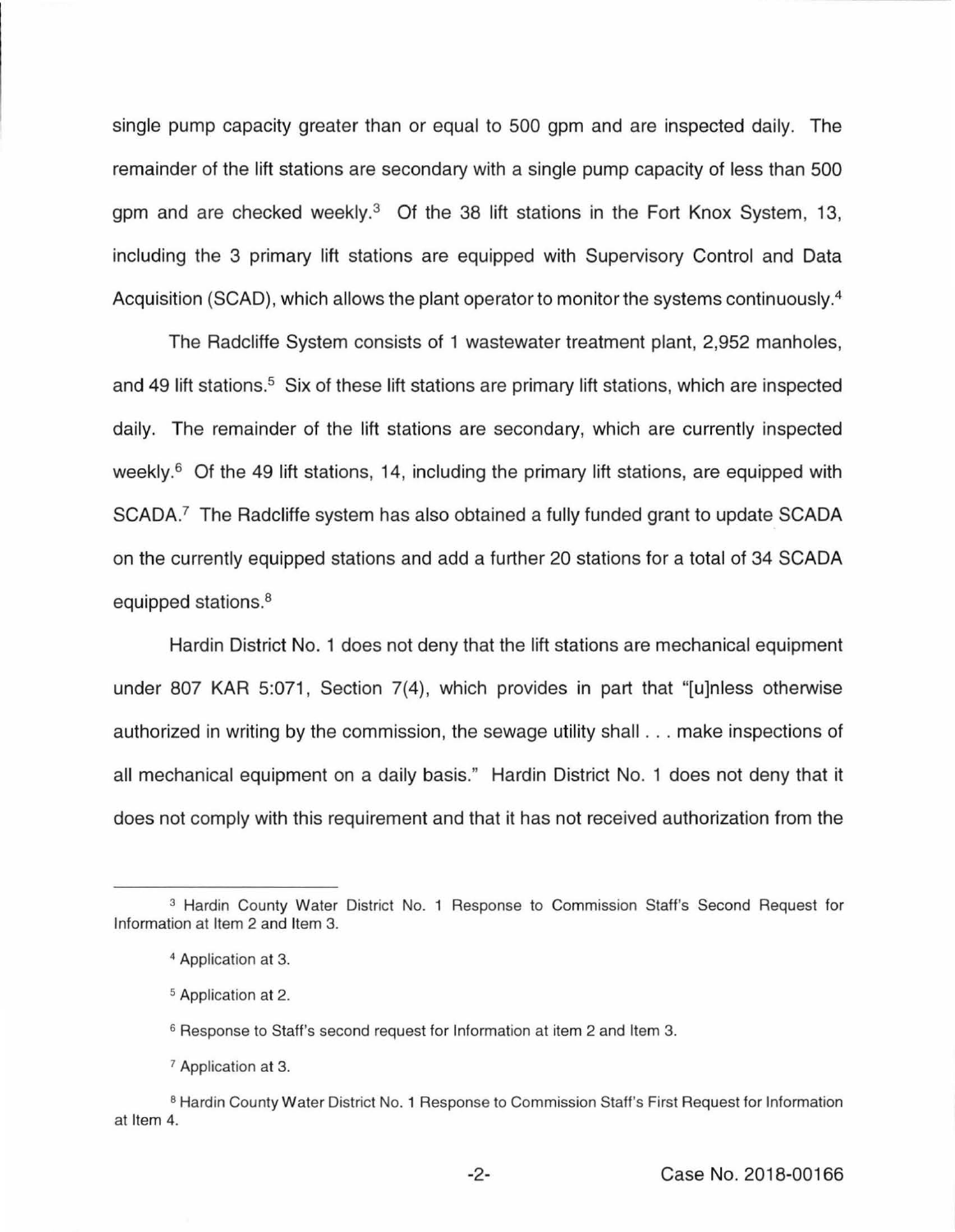Commission to inspect the grinder/pump stations on a different schedule than the rest of its mechanical equipment.<sup>9</sup>

Hardin District No. 1 asserts in its application that it lacks the personnel to conduct daily inspections of the lift stations, as required by the regulations. It estimates that performing daily inspections of all lift stations would require hiring four additional employees, two for each system at an estimated yearly cost of \$277,460.00. There would also be a cost of \$46,000 to provide these new employees with vehicles. Additionally, fuel, maintenance, and insurance costs for these vehicles are estimated to be \$11,507 annually. <sup>10</sup>

Hardin District No. 1 has provided information to the Commission regarding the SCADA remote monitoring system.<sup>11</sup> Hardin District No. 1 also asserts that all lift stations are equipped with exterior alarm lights and a posted sign with Hardin District No. 1 's contact information.<sup>12</sup>

Section 7(4) of 807 KAR 5:071 provides that the Commission may authorize a different inspection schedule than the one set out in the regulation. Hardin District No. 1 is proposing an alternative inspection schedule of once monthly for all of its lift stations.<sup>13</sup>

Based upon a review of the evidence and being otherwise sufficiently advised, the Commission finds that Hardin District No. 1 has not presented an alternative inspection schedule of lift stations that ensures that, "the commission's safety requirements are

<sup>12</sup> Application at 4.

 $9$  *ld.* at Item 1.

<sup>10</sup> Application at 2-3.

<sup>11</sup>Response to Staff's Second Request for Information, Item 1.

<sup>&</sup>lt;sup>13</sup> Application at 4.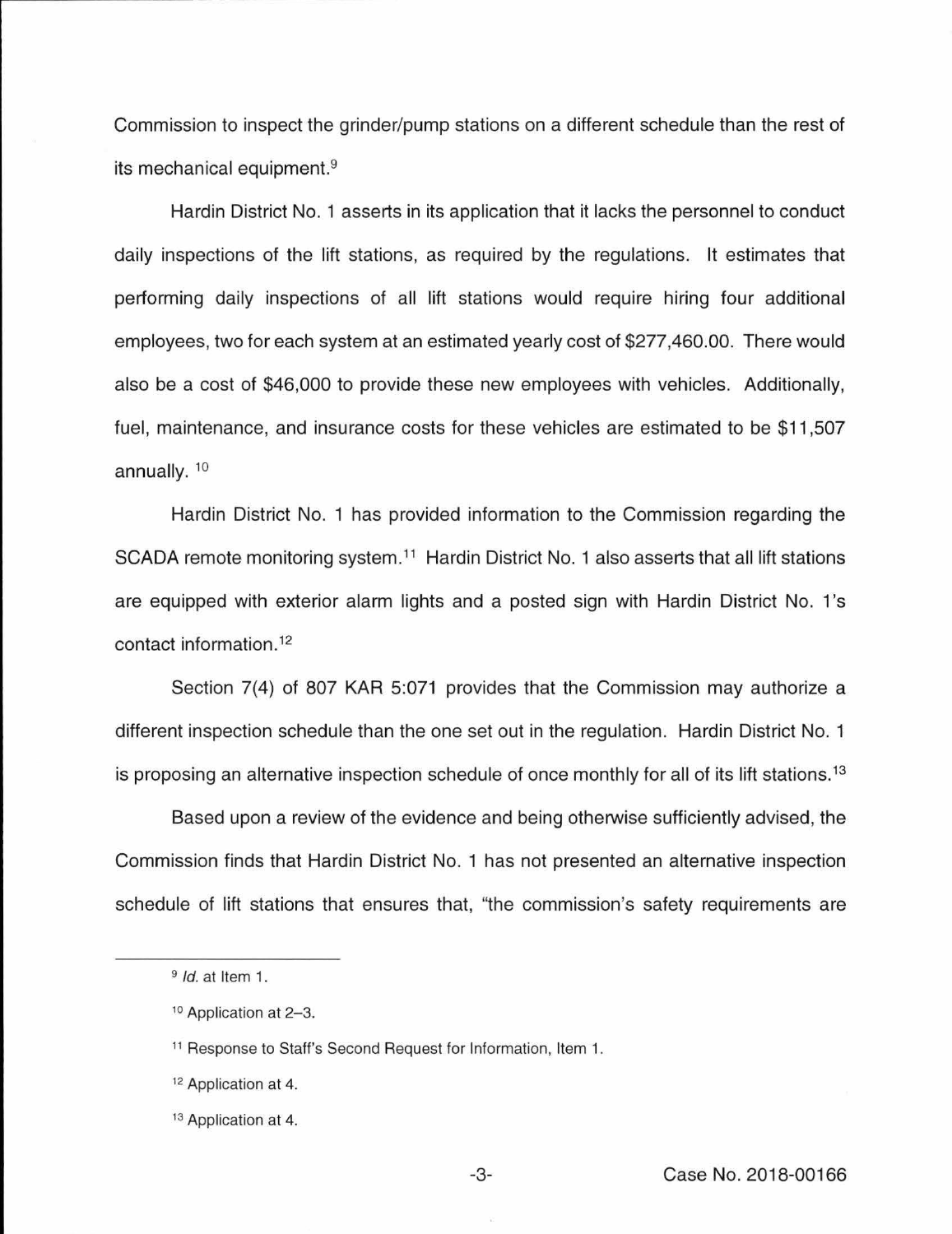being met," as required in 807 KAR 5:006, Section 26(8). However, the Commission also finds that an alternative schedule providing for inspection of primary lift stations weekly and secondary lift stations monthly would fulfill the requirements of 807 KAR 5:006, Section 26(8).

IT IS THEREFORE ORDERED that:

1. Hardin District No. 1's application proposing an alternative inspection schedule for all its lift stations pursuant to 807 KAR 5:071, Section 7(4), of once every month is denied.

2. Hardin District No. 1 is granted a deviation allowing for inspection of primary lift stations on a weekly schedule and secondary lift stations on a monthly schedule.

3. Hardin District No. 1 's motion for an extension of time to file its response to Commission Staff's Second Request for Information up to and including December 3, 2018, is granted and its Response is accepted as timely filed November 30, 2018.

4. This case is closed and removed from the Commission's docket.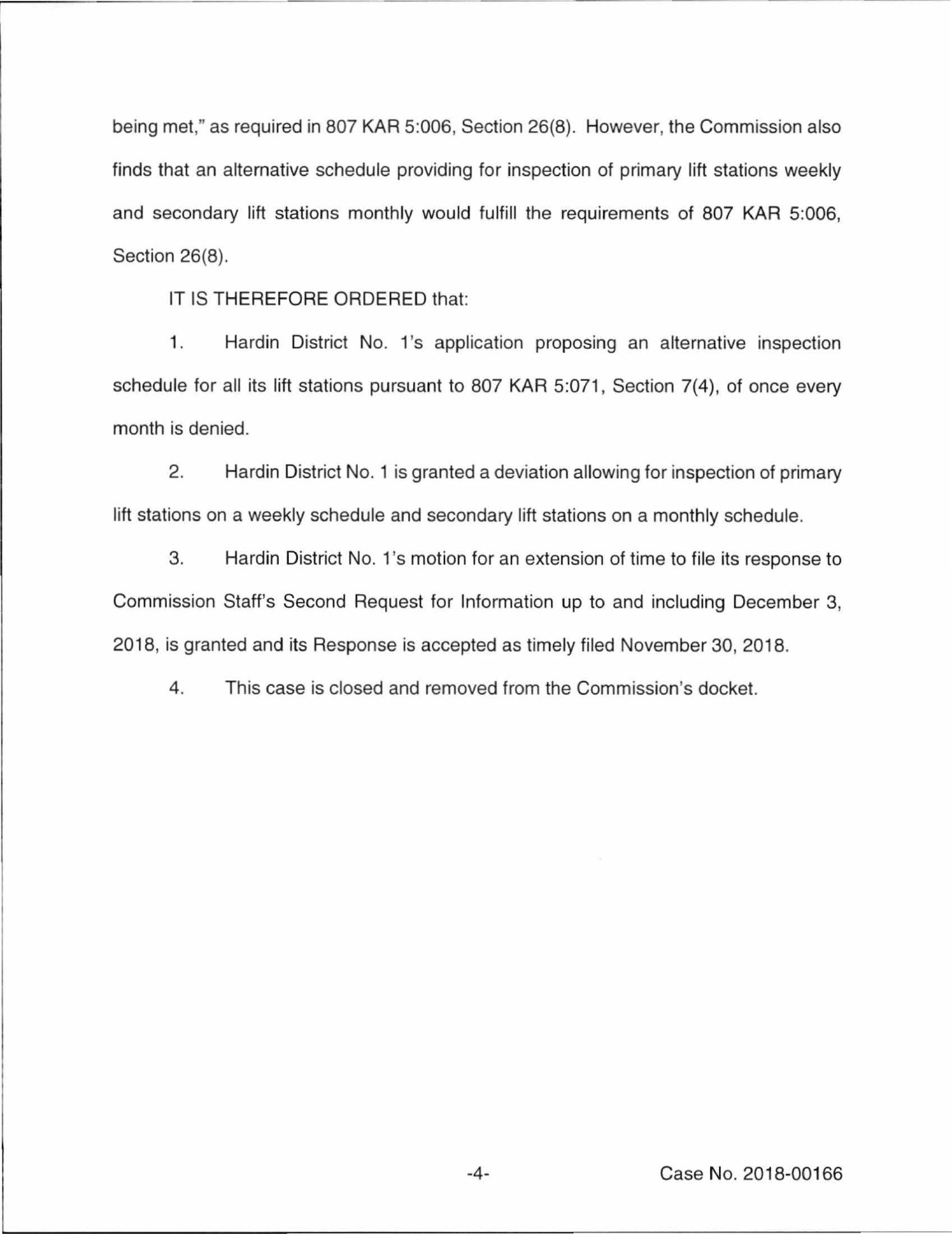By the Commission

ENTERED **MAR 0** 8 2019 KENTUCKY PUBLIC SERVICE COMMISSION

ATTEST:

Suven & Funson

Executive Director

Case No. 2018-00166